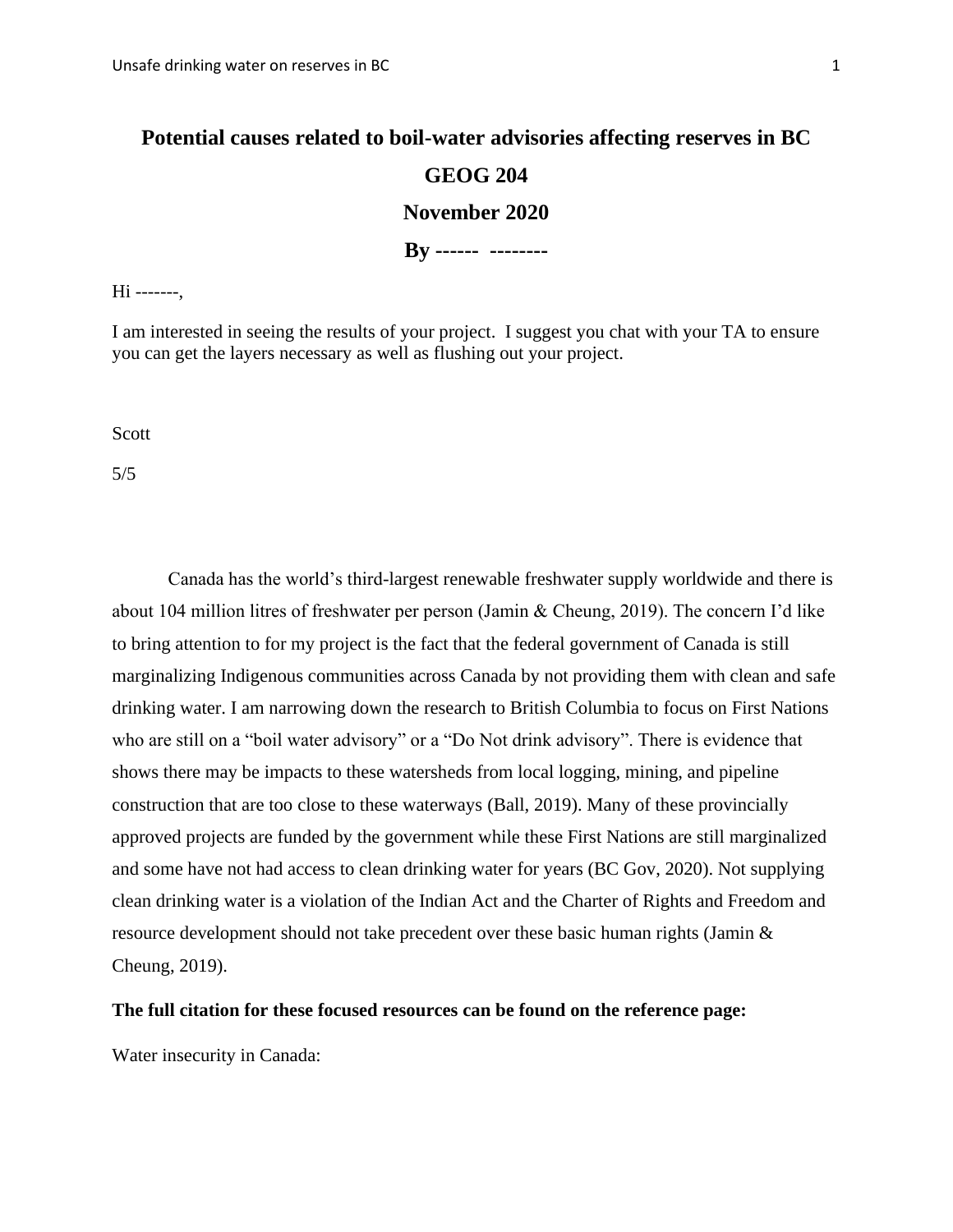This is a journal article that focuses on water insecurity for Indigenous peoples across Canada. There are great examples of communities that are directly affected by hydroelectric development and chemical runoff from nearby resource industries. The article also provides lots of legal information regarding treaties, the Indian Act, and World Health Organization water safety guidelines.

First Nations Health Authorities (FNHA):

This is a very useful web page with updated information regarding First Nations in BC that have water advisory warnings. FNHA currently monitors 285 community water systems across 193 First Nations in British Columbia. On this web page, you can also find information about the population size of the reserves and if the water system is financially supported by Indigenous Services Canada (ISC).

Data Catalogues from the BC government website:

I plan on using data from this resource to collect information on permitted metal and coal mines, watershed data, logging data, reserve boundaries, and oil and gas construction. With this information, I should be able to have a clear picture of how many watershed areas near and on reserves are affected by these government permitted projects.

## References

Advisories for British Columbia. (Nov 8,2020). *Water Today*. Retrieved from

<https://www.watertoday.ca/maptest4.asp?province=2>

Ball, David. (Mar 23, 2019). Liberals' water pledges ring hollow for some B.C. First Nations still without drinking water. *The Star*. Retrieved from https://www.thestar.com/vancouver/2019/03/23/liberals-water-pledges-ring-hollow-forsome-bc-first-nations-still-without-drinking-water.html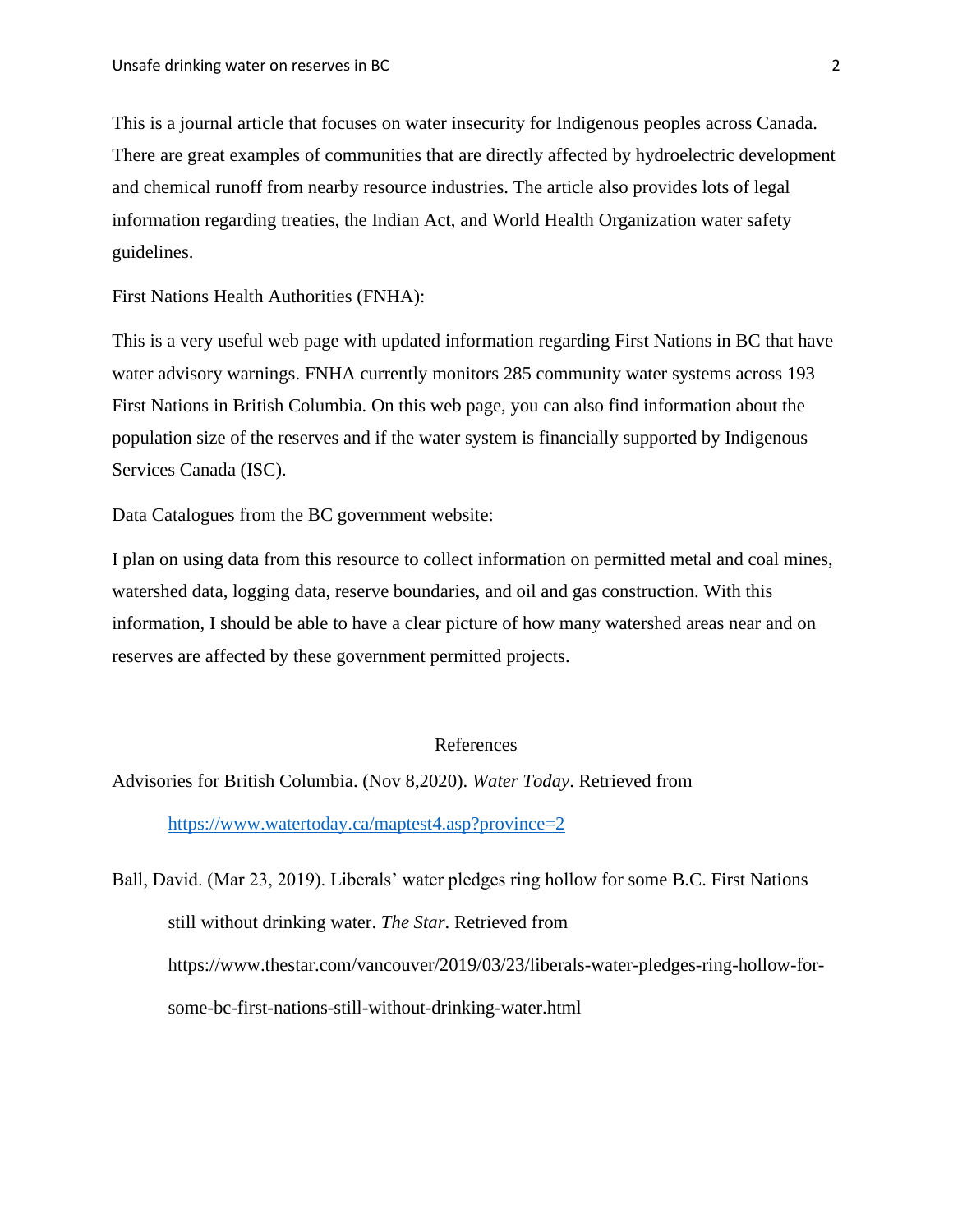- Black, K., & McBean, E. (2017). Indigenous water, indigenous voice a national water strategy for canada's indigenous communities. *Canadian Water Resources Journal, 42*(3), 248- 257. doi:10.1080/07011784.2017.1333044
- Bradford, L. E. A., Zagozewski, R., & Bharadwaj, L. A. (2017). Perspectives of water and health using photovoice with youths living on reserve. *The Canadian Geographer, 61*(2), 178- 195. doi:10.1111/cag.12331
- Data Catalogue. British Columbia government. Retrieved on November 10, 2020 from https://catalogue.data.gov.bc.ca/dataset/summary-table-of-dsi-reports-for-permittedmetal-and-coal-mines
- Drinking water advisories. (Oct 31, 2021). *First Nations Health Authority*. Retrieved from https://www.fnha.ca/what-we-do/environmental-health/drinking-water-advisories
- Drinking water protection act. (Oct 28,2020). *BC Laws*. Retrieved from https://www.bclaws.ca/civix/document/id/complete/statreg/00\_01009\_01
- Ending long-term drinking water advisories. *Government of Canada*. Retrieved November 8, 2020 from<https://www.sac-isc.gc.ca/eng/1506514143353/1533317130660>
- Hanrahan, M. (2017). Water (in)security in Canada: national identity and the exclusion of Indigenous peoples. *British Journal of Canadian Studies, 30*(1), 69+. [https://link.gale.com/apps/doc/A490718487/AONE?u=unorthbc&sid=AONE&xid=2617](https://link.gale.com/apps/doc/A490718487/AONE?u=unorthbc&sid=AONE&xid=2617227d) [227d](https://link.gale.com/apps/doc/A490718487/AONE?u=unorthbc&sid=AONE&xid=2617227d)